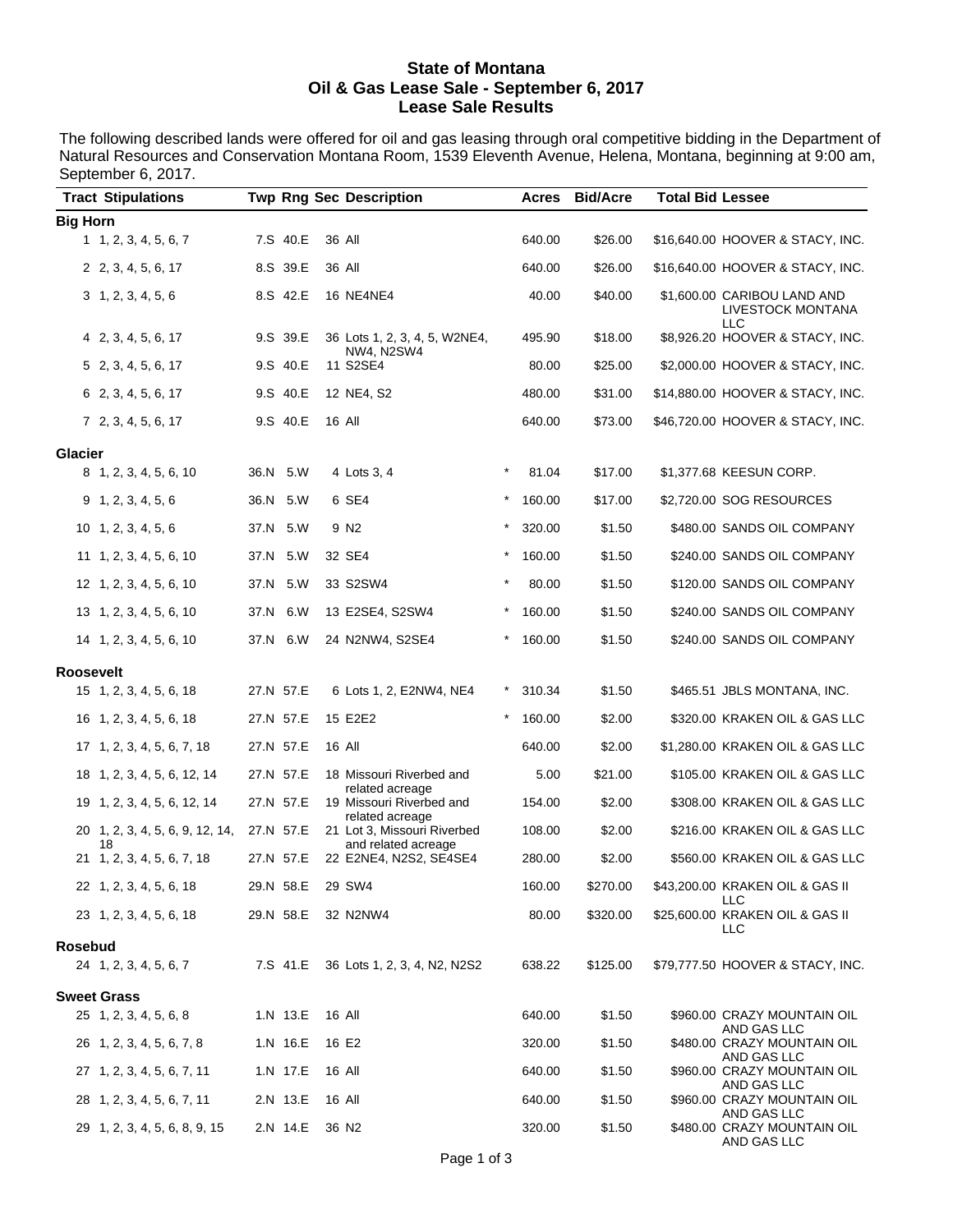| <b>Sweet Grass</b><br>2.N 16.E<br>\$1.50<br>30 1, 2, 3, 4, 5, 6, 7, 8, 9<br>16 All<br>640.00<br>\$960.00 CRAZY MOUNTAIN OIL<br>AND GAS LLC<br>2.N 16.E<br>642.04<br>\$1.50<br>\$963.06 CRAZY MOUNTAIN OIL<br>$31 \quad 1, 2, 3, 4, 5, 6, 7$<br>36 Lots 1, 2, 3, 4, N2, N2S2<br>AND GAS LLC<br>2.N 17.E<br>4 Lots 3, 4, S2NW4, SW4<br>351.73<br>\$1.50<br>\$527.60 CRAZY MOUNTAIN OIL<br>32 1, 2, 3, 4, 5, 6, 7, 11<br>AND GAS LLC<br>2.N 17.E<br>10 S <sub>2</sub><br>320.00<br>\$1.50<br>\$480.00 CRAZY MOUNTAIN OIL<br>33 1, 2, 3, 4, 5, 6, 7<br>AND GAS LLC<br>2.N 17.E<br>14 E2<br>320.00<br>\$1.50<br>\$480.00 CRAZY MOUNTAIN OIL<br>34 1, 2, 3, 4, 5, 6, 11<br>AND GAS LLC<br>2.N 17.E<br>16 All<br>640.00<br>\$1.50<br>\$960.00 CRAZY MOUNTAIN OIL<br>35 1, 2, 3, 4, 5, 6, 7<br>AND GAS LLC<br>3.N 15.E<br>36 All<br>\$1.50<br>\$960.00 CRAZY MOUNTAIN OIL<br>36 1, 2, 3, 4, 5, 6<br>640.00<br>AND GAS LLC<br>3.N 17.E<br>10 E2NE4, NE4SE4<br>$\star$<br>\$1.50<br>$37 \quad 1, 2, 3, 4, 5, 6$<br>120.00<br>\$180.00 CRAZY MOUNTAIN OIL<br>AND GAS LLC<br>4.N 16.E<br>16 All<br>\$1.50<br>\$960.00 CRAZY MOUNTAIN OIL<br>38 1, 2, 3, 4, 5, 6, 7<br>640.00 | <b>Tract Stipulations</b> | <b>Twp Rng Sec Description</b> | Acres | <b>Bid/Acre</b> | <b>Total Bid Lessee</b> |
|------------------------------------------------------------------------------------------------------------------------------------------------------------------------------------------------------------------------------------------------------------------------------------------------------------------------------------------------------------------------------------------------------------------------------------------------------------------------------------------------------------------------------------------------------------------------------------------------------------------------------------------------------------------------------------------------------------------------------------------------------------------------------------------------------------------------------------------------------------------------------------------------------------------------------------------------------------------------------------------------------------------------------------------------------------------------------------------------------------------------------------------------------------------|---------------------------|--------------------------------|-------|-----------------|-------------------------|
|                                                                                                                                                                                                                                                                                                                                                                                                                                                                                                                                                                                                                                                                                                                                                                                                                                                                                                                                                                                                                                                                                                                                                                  |                           |                                |       |                 |                         |
|                                                                                                                                                                                                                                                                                                                                                                                                                                                                                                                                                                                                                                                                                                                                                                                                                                                                                                                                                                                                                                                                                                                                                                  |                           |                                |       |                 |                         |
|                                                                                                                                                                                                                                                                                                                                                                                                                                                                                                                                                                                                                                                                                                                                                                                                                                                                                                                                                                                                                                                                                                                                                                  |                           |                                |       |                 |                         |
|                                                                                                                                                                                                                                                                                                                                                                                                                                                                                                                                                                                                                                                                                                                                                                                                                                                                                                                                                                                                                                                                                                                                                                  |                           |                                |       |                 |                         |
|                                                                                                                                                                                                                                                                                                                                                                                                                                                                                                                                                                                                                                                                                                                                                                                                                                                                                                                                                                                                                                                                                                                                                                  |                           |                                |       |                 |                         |
|                                                                                                                                                                                                                                                                                                                                                                                                                                                                                                                                                                                                                                                                                                                                                                                                                                                                                                                                                                                                                                                                                                                                                                  |                           |                                |       |                 |                         |
|                                                                                                                                                                                                                                                                                                                                                                                                                                                                                                                                                                                                                                                                                                                                                                                                                                                                                                                                                                                                                                                                                                                                                                  |                           |                                |       |                 |                         |
|                                                                                                                                                                                                                                                                                                                                                                                                                                                                                                                                                                                                                                                                                                                                                                                                                                                                                                                                                                                                                                                                                                                                                                  |                           |                                |       |                 |                         |
|                                                                                                                                                                                                                                                                                                                                                                                                                                                                                                                                                                                                                                                                                                                                                                                                                                                                                                                                                                                                                                                                                                                                                                  |                           |                                |       |                 |                         |
|                                                                                                                                                                                                                                                                                                                                                                                                                                                                                                                                                                                                                                                                                                                                                                                                                                                                                                                                                                                                                                                                                                                                                                  |                           |                                |       |                 |                         |
|                                                                                                                                                                                                                                                                                                                                                                                                                                                                                                                                                                                                                                                                                                                                                                                                                                                                                                                                                                                                                                                                                                                                                                  |                           |                                |       |                 |                         |
|                                                                                                                                                                                                                                                                                                                                                                                                                                                                                                                                                                                                                                                                                                                                                                                                                                                                                                                                                                                                                                                                                                                                                                  |                           |                                |       |                 |                         |
|                                                                                                                                                                                                                                                                                                                                                                                                                                                                                                                                                                                                                                                                                                                                                                                                                                                                                                                                                                                                                                                                                                                                                                  |                           |                                |       |                 |                         |
|                                                                                                                                                                                                                                                                                                                                                                                                                                                                                                                                                                                                                                                                                                                                                                                                                                                                                                                                                                                                                                                                                                                                                                  |                           |                                |       |                 |                         |
|                                                                                                                                                                                                                                                                                                                                                                                                                                                                                                                                                                                                                                                                                                                                                                                                                                                                                                                                                                                                                                                                                                                                                                  |                           |                                |       |                 |                         |
|                                                                                                                                                                                                                                                                                                                                                                                                                                                                                                                                                                                                                                                                                                                                                                                                                                                                                                                                                                                                                                                                                                                                                                  |                           |                                |       |                 |                         |
|                                                                                                                                                                                                                                                                                                                                                                                                                                                                                                                                                                                                                                                                                                                                                                                                                                                                                                                                                                                                                                                                                                                                                                  |                           |                                |       |                 | AND GAS LLC             |
| 4.N 16.E<br>\$1.50<br>$39$ 1, 2, 3, 4, 5, 6<br>36 All<br>640.00<br>\$960.00 CRAZY MOUNTAIN OIL<br>AND GAS LLC                                                                                                                                                                                                                                                                                                                                                                                                                                                                                                                                                                                                                                                                                                                                                                                                                                                                                                                                                                                                                                                    |                           |                                |       |                 |                         |
| 4.N 17.E<br>8 All<br>40 1, 2, 3, 4, 5, 6<br>640.00<br>\$1.50<br>\$960.00 CRAZY MOUNTAIN OIL                                                                                                                                                                                                                                                                                                                                                                                                                                                                                                                                                                                                                                                                                                                                                                                                                                                                                                                                                                                                                                                                      |                           |                                |       |                 |                         |
| AND GAS LLC                                                                                                                                                                                                                                                                                                                                                                                                                                                                                                                                                                                                                                                                                                                                                                                                                                                                                                                                                                                                                                                                                                                                                      |                           |                                |       |                 |                         |
| 4.N 17.E<br>\$1.50<br>16 All<br>640.00<br>\$960.00 CRAZY MOUNTAIN OIL<br>41 1, 2, 3, 4, 5, 6, 7                                                                                                                                                                                                                                                                                                                                                                                                                                                                                                                                                                                                                                                                                                                                                                                                                                                                                                                                                                                                                                                                  |                           |                                |       |                 |                         |
| AND GAS LLC                                                                                                                                                                                                                                                                                                                                                                                                                                                                                                                                                                                                                                                                                                                                                                                                                                                                                                                                                                                                                                                                                                                                                      |                           |                                |       |                 |                         |
| 4.N 17.E<br>\$1.50<br>\$924.93 CRAZY MOUNTAIN OIL<br>$42 \quad 1, 2, 3, 4, 5, 6$<br>18 Lots 1, 2, 3, 4, E2W2, E2<br>$\star$<br>616.62<br>AND GAS LLC                                                                                                                                                                                                                                                                                                                                                                                                                                                                                                                                                                                                                                                                                                                                                                                                                                                                                                                                                                                                             |                           |                                |       |                 |                         |
| 4.N 17.E<br>43 1, 2, 3, 4, 5, 6<br>28 All<br>640.00<br>\$1.50<br>\$960.00 CRAZY MOUNTAIN OIL                                                                                                                                                                                                                                                                                                                                                                                                                                                                                                                                                                                                                                                                                                                                                                                                                                                                                                                                                                                                                                                                     |                           |                                |       |                 |                         |
| AND GAS LLC                                                                                                                                                                                                                                                                                                                                                                                                                                                                                                                                                                                                                                                                                                                                                                                                                                                                                                                                                                                                                                                                                                                                                      |                           |                                |       |                 |                         |
| 5.N 15.E<br>16 All<br>\$1.50<br>44 1, 2, 3, 4, 5, 6, 7<br>640.00<br>\$960.00 CRAZY MOUNTAIN OIL                                                                                                                                                                                                                                                                                                                                                                                                                                                                                                                                                                                                                                                                                                                                                                                                                                                                                                                                                                                                                                                                  |                           |                                |       |                 |                         |
| AND GAS LLC<br>5.N 15.E<br>20 S <sub>2</sub><br>\$1.50<br>320.00<br>\$480.00 CRAZY MOUNTAIN OIL                                                                                                                                                                                                                                                                                                                                                                                                                                                                                                                                                                                                                                                                                                                                                                                                                                                                                                                                                                                                                                                                  |                           |                                |       |                 |                         |
| 45 1, 2, 3, 4, 5, 6, 7<br>AND GAS LLC                                                                                                                                                                                                                                                                                                                                                                                                                                                                                                                                                                                                                                                                                                                                                                                                                                                                                                                                                                                                                                                                                                                            |                           |                                |       |                 |                         |
| 1.S 16.E<br>\$1.50<br>\$600.00 CRAZY MOUNTAIN OIL<br>46 1, 2, 3, 4, 5, 6, 7, 9<br>36 W2NW4, NE4NE4, S2NE4, *<br>400.00                                                                                                                                                                                                                                                                                                                                                                                                                                                                                                                                                                                                                                                                                                                                                                                                                                                                                                                                                                                                                                           |                           |                                |       |                 |                         |
| SE4, SE4SW4<br>AND GAS LLC                                                                                                                                                                                                                                                                                                                                                                                                                                                                                                                                                                                                                                                                                                                                                                                                                                                                                                                                                                                                                                                                                                                                       |                           |                                |       |                 |                         |
| 1.S 17.E<br>47 1, 2, 3, 4, 5, 6, 7, 9, 15<br>36 NW4NW4, S2NW4,<br>400.00<br>\$1.50<br>\$600.00 CRAZY MOUNTAIN OIL                                                                                                                                                                                                                                                                                                                                                                                                                                                                                                                                                                                                                                                                                                                                                                                                                                                                                                                                                                                                                                                |                           |                                |       |                 |                         |
| NW4SE4, S2SE4, SW4<br>AND GAS LLC<br>2.S 17.E<br>48 1, 2, 3, 4, 5, 6<br>36 All<br>640.00<br>\$1.50<br>\$960.00 CRAZY MOUNTAIN OIL                                                                                                                                                                                                                                                                                                                                                                                                                                                                                                                                                                                                                                                                                                                                                                                                                                                                                                                                                                                                                                |                           |                                |       |                 |                         |
| AND GAS LLC                                                                                                                                                                                                                                                                                                                                                                                                                                                                                                                                                                                                                                                                                                                                                                                                                                                                                                                                                                                                                                                                                                                                                      |                           |                                |       |                 |                         |
| 3.S 16.E<br>16 All<br>\$1.50<br>49 1, 2, 3, 4, 5, 6<br>640.00<br>\$960.00 CRAZY MOUNTAIN OIL                                                                                                                                                                                                                                                                                                                                                                                                                                                                                                                                                                                                                                                                                                                                                                                                                                                                                                                                                                                                                                                                     |                           |                                |       |                 |                         |
| AND GAS LLC                                                                                                                                                                                                                                                                                                                                                                                                                                                                                                                                                                                                                                                                                                                                                                                                                                                                                                                                                                                                                                                                                                                                                      |                           |                                |       |                 |                         |
| <b>Toole</b>                                                                                                                                                                                                                                                                                                                                                                                                                                                                                                                                                                                                                                                                                                                                                                                                                                                                                                                                                                                                                                                                                                                                                     |                           |                                |       |                 |                         |
| 36.N 2.W<br>12 SE4<br>$\ast$<br>50 1, 2, 3, 4, 5, 6<br>160.00<br>\$1.50<br>\$240.00 TETON RESOURCES                                                                                                                                                                                                                                                                                                                                                                                                                                                                                                                                                                                                                                                                                                                                                                                                                                                                                                                                                                                                                                                              |                           |                                |       |                 |                         |
| USA, LLC                                                                                                                                                                                                                                                                                                                                                                                                                                                                                                                                                                                                                                                                                                                                                                                                                                                                                                                                                                                                                                                                                                                                                         |                           |                                |       |                 |                         |
| $51 \quad 1, 2, 3, 4, 5, 6$<br>36.N 2.W<br>13 NE4<br>160.00<br>\$1.50<br>\$240.00 TETON RESOURCES<br>USA, LLC                                                                                                                                                                                                                                                                                                                                                                                                                                                                                                                                                                                                                                                                                                                                                                                                                                                                                                                                                                                                                                                    |                           |                                |       |                 |                         |
| 36.N 2.W<br>16 All<br>640.00<br>\$1.50<br>\$960.00 TETON RESOURCES<br>52 1, 2, 3, 4, 5, 6, 10, 13                                                                                                                                                                                                                                                                                                                                                                                                                                                                                                                                                                                                                                                                                                                                                                                                                                                                                                                                                                                                                                                                |                           |                                |       |                 |                         |
| USA, LLC                                                                                                                                                                                                                                                                                                                                                                                                                                                                                                                                                                                                                                                                                                                                                                                                                                                                                                                                                                                                                                                                                                                                                         |                           |                                |       |                 |                         |
| 36.N 3.W<br>9 SW4SW4<br>\$17.00<br>\$680.00 KEESUN CORP.<br>53 1, 2, 3, 4, 5, 6<br>40.00                                                                                                                                                                                                                                                                                                                                                                                                                                                                                                                                                                                                                                                                                                                                                                                                                                                                                                                                                                                                                                                                         |                           |                                |       |                 |                         |
| 36.N 3.W<br>32 W2SE4<br>\$15.00<br>\$1,200.00 KEESUN CORP.<br>54 2, 3, 4, 5, 6, 16<br>80.00                                                                                                                                                                                                                                                                                                                                                                                                                                                                                                                                                                                                                                                                                                                                                                                                                                                                                                                                                                                                                                                                      |                           |                                |       |                 |                         |

\* Part or all of tract is not state-owned surface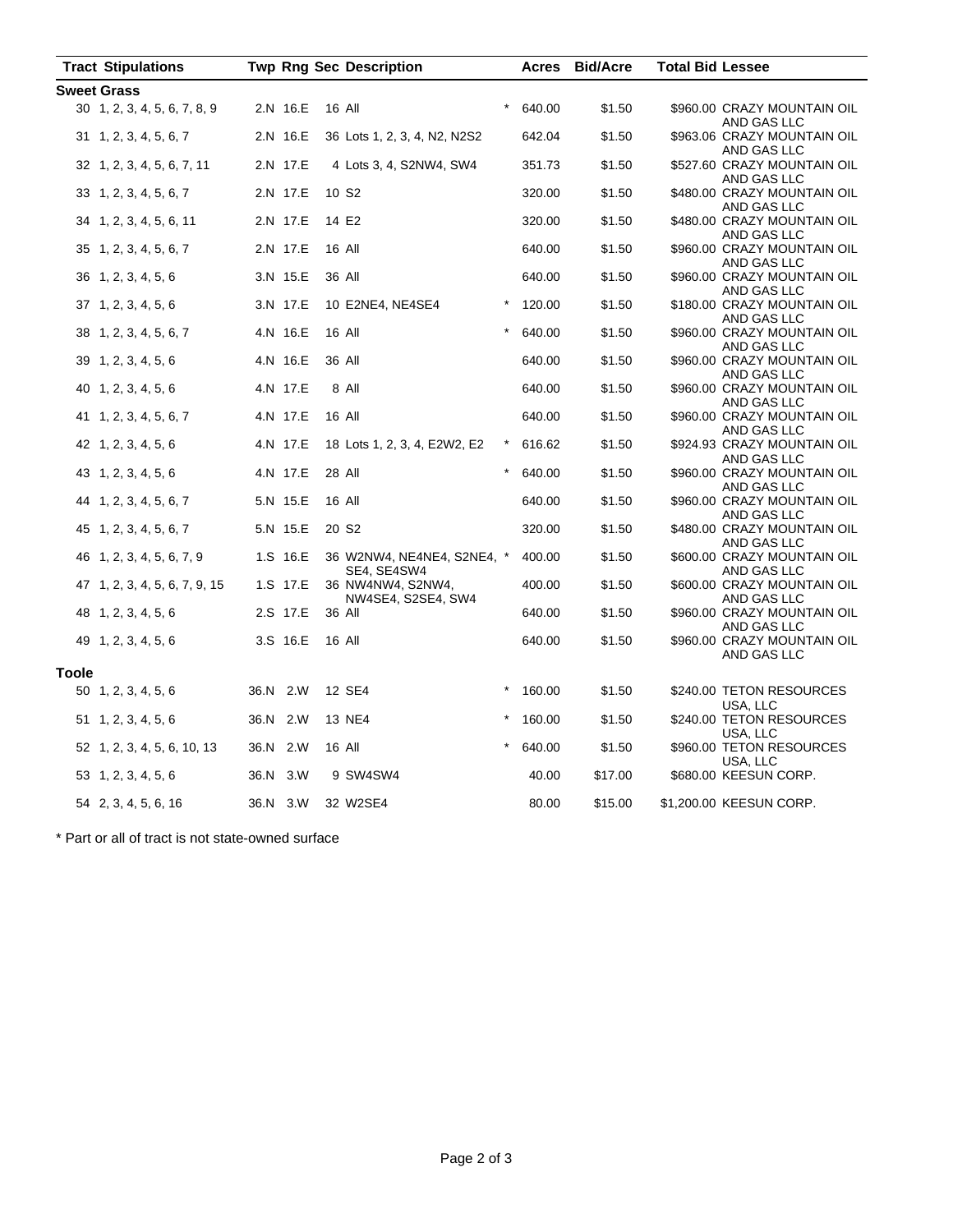# **Summary by Lessor**

|                                             | <b>Total Acres</b> | <b>Total Tracts</b> |
|---------------------------------------------|--------------------|---------------------|
| Dept. of Natural Resources and Conservation | 20.842.89          | 54                  |

## **Oil and Gas Lease Sale Summary**

| <b>Total Tracts</b>         | 54           |
|-----------------------------|--------------|
| <b>Total Acres</b>          | 20.842.89    |
| <b>Total Bid Revenue</b>    | \$287.611.48 |
| <b>Average Bid Per Acre</b> | \$13.80      |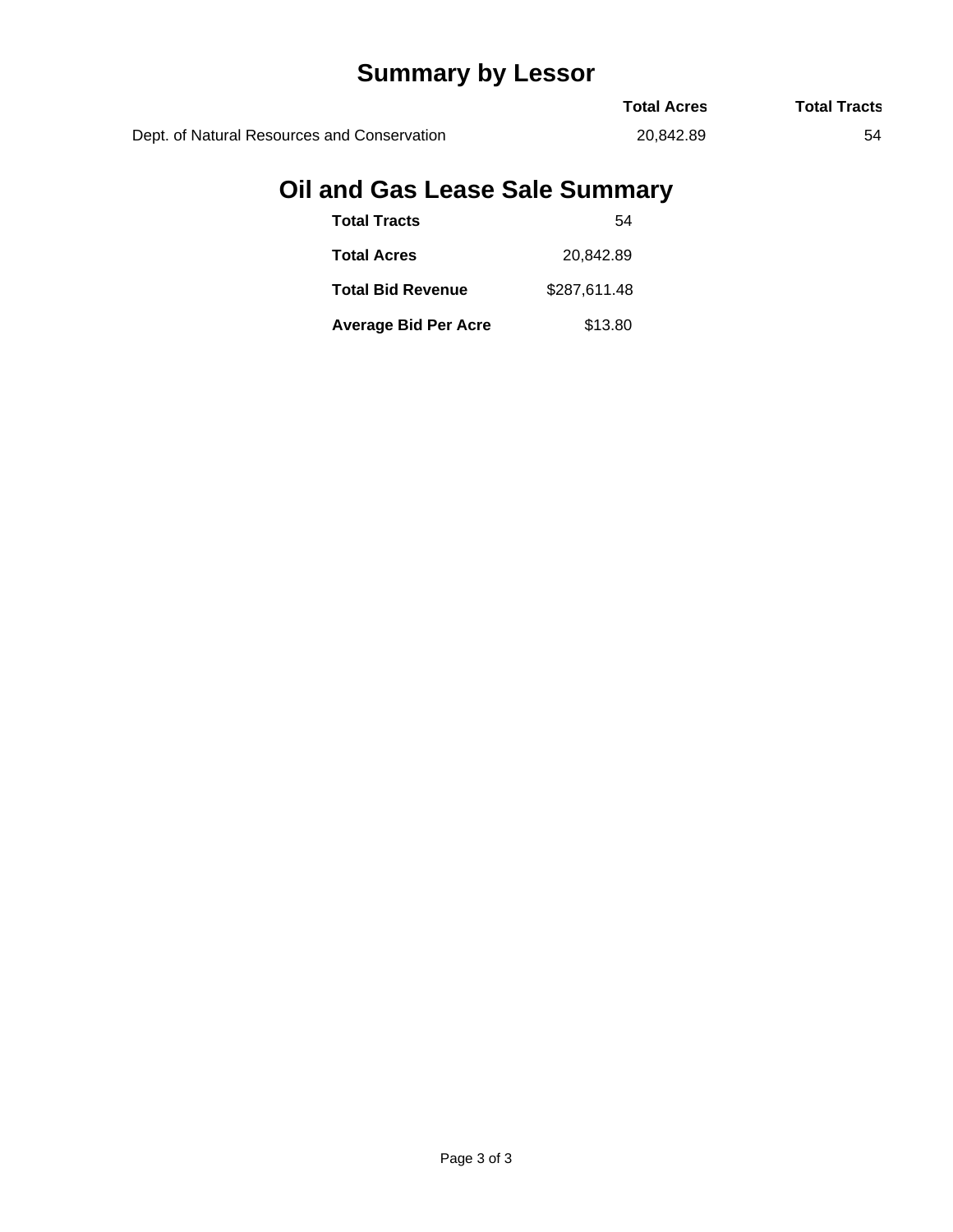#### **State of Montana Oil & Gas Lease Sale - September 6, 2017 Stipulations**

- 1 Lessee shall notify and obtain approval from the Department's Trust Land Management Division (TLMD) prior to constructing well pads, roads, power lines, and related facilities that may require surface disturbance on the tract. Lessee shall comply with any mitigation measures stipulated in TLMD's approval.
- 2 Prior to the drilling of any well on or into the lease premises, lessee shall send one copy of the well prognosis, including Form 22 "Application for Permit" to the Department's Trust Land Management Division (TLMD). After a well is drilled and completed, lessee shall send one copy of all logs run, Form 4A "Completion Report", and geologic report to TLMD. A copy of Form 2 "Sundry Notice and Report of Wells" or other appropriate Board of Oil and Gas Conservation form shall be sent to TLMD whenever any subsequent change in well status or operator is intended or has occurred. Lessee shall also notify and obtain approval from the TLMD prior to plugging a well on the lease premises.

Issuance of this lease in no way commits the Land Board to approval of coal bed methane production on this lease. Any coal bed methane extraction wells would require subsequent review and approval by the board.

- 3 The TLMD will complete an initial review for cultural resources and, where applicable, paleontological resources of the area intended for disturbance and may require a resources inventory. Based on the results of the inventory, the TLMD may restrict surface activity for the purpose of protecting significant resources located on the lease premises.
- 4 The lessee shall be responsible for controlling any noxious weeds introduced by lessee's activity on State-owned land and shall prevent or eradicate the spread of those noxious weeds onto land adjoining the lease premises. The lessee's methods of control shall be reviewed and approved by the Department's Unit Office that has jurisdiction for that locale.
- 5 The definitions of "oil" and "gas" provided in 82-1-111, MCA, do not apply to this lease for royalty calculation purposes.
- 6 If the State does not own the surface, the lessee must contact the owner of the surface in writing at least 30 days prior to any surface activity. A copy of the correspondence shall be sent to TLMD.
- 7 Due to unstable soil conditions on this tract and/or topography that is rough and/or steep, surface use may be restricted or denied. Seismic activity may be restricted to poltershots.
- 8 This lease is located within designated sage grouse general habitat. Proposed activities are subject to, and shall comply with, all provisions, stipulations and mitigation requirements of the Montana Sage Grouse Habitat Conservation Strategy, as implemented by Governor's Executive Orders 10-2014, 12-2015, and amendments thereto. Contact the TLMD prior to preparing a project proposal.
- 9 Unless otherwise approved by the Department in writing, wells and related surface infrastructure, including new road construction, are prohibited within 1/2 mile of the centerline of a navigable river, lake or reservoir, and within 1/4 mile of direct perennial tributary streams of navigable waterways, on or adjacent to the tract. No surface occupancy is allowed within the bed of a river, stream, lake or reservoir, islands and accretions or abandoned channels.
- 10 Due to the floodplain/wetlands area(s), surface use may be restricted or denied.
- 11 Any activity within 1/8 mile of the river, stream, floodplain, or lake/reservoir on or adjacent to this tract must be approved in writing by the TLMD prior to commencement. No surface occupancy is allowed within the bed of the river and/or stream, abandoned channels, the bed of the lake/reservoir, or on islands and accretions associated with the river, stream, or lake/reservoir.
- 12 This tract contains navigable riverbeds. No surface occupancy is allowed within the bed of the navigable river, abandoned channels, or on islands and accretions. In addition, upon completion of a successful well, where river title is disputed, the lessee will file an interpleader action under Rule 22, M.R.Civ.P. in the Montana District Court, or other court having jurisdiction, in which the leased lands are located for all acreage within the lease in which the title is disputed. The lessee shall name all potential royalty claimants as defendants.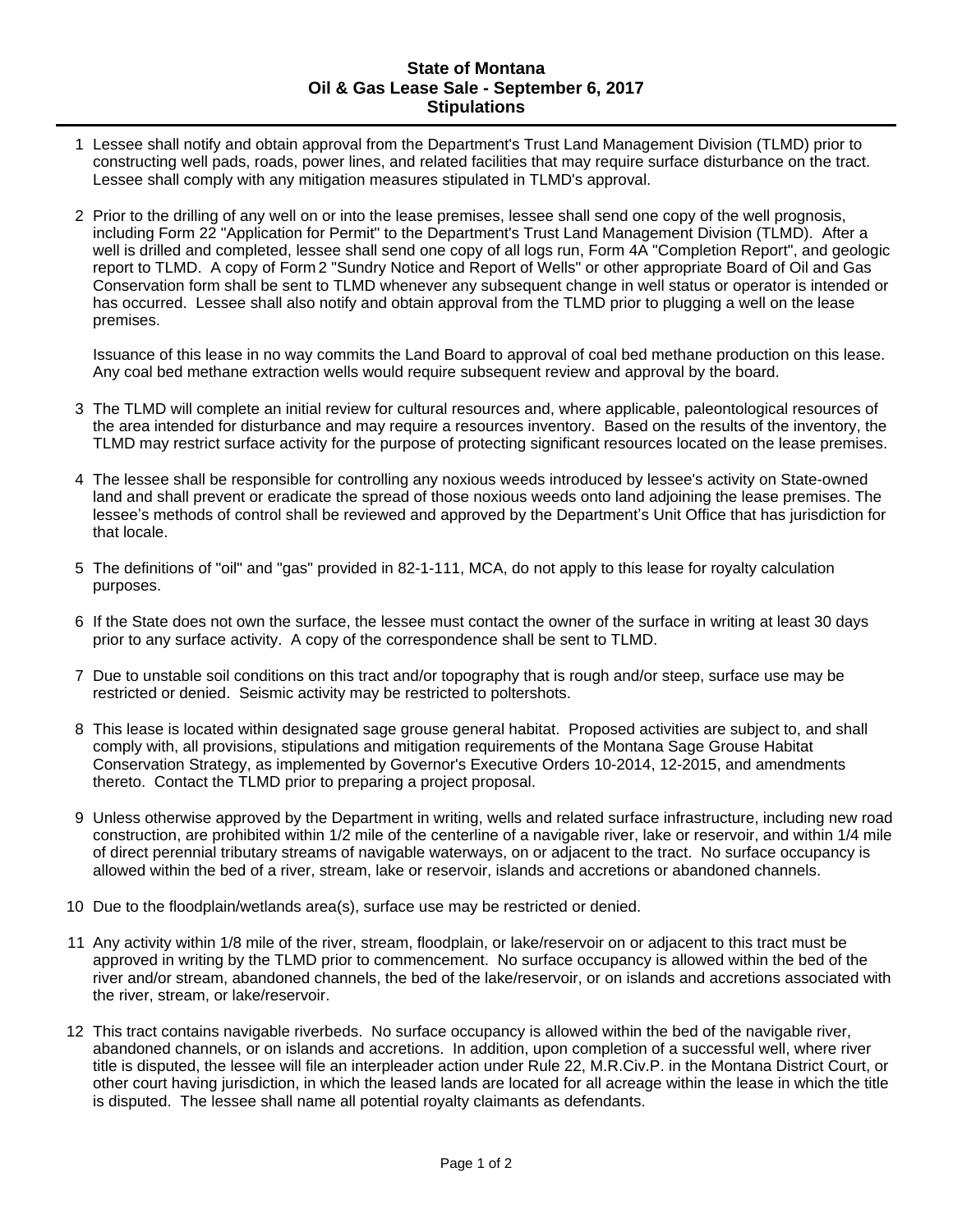- 13 No surface occupancy of the cemetery site is permitted without written approval of TLMD.
- 14 If the lessee completes a successful oil and/or gas well, and if land title is disputed, the lessee shall fund professional land surveys as needed to determine the location and acreage encompassed by the spacing and/or pooling unit and the state lease acreage within that unit. Surveys shall be conducted by a licensed land surveyor acceptable to the Department, and shall be prepared pursuant to survey requirements provided by the Department.
- 15 Due to existing surface uses and the potential for future surface development, utilization of the surface for mineral exploration and development may be restricted or denied. Review of operating plans for exploration and/or development will include consideration of both existing and potential surface development to minimize conflicts and ensure that both mineral and surface uses are consistent with one another and in the best long-term interest of the school trust.
- 16 This lease includes areas that may be environmentally sensitive. Therefore, if the lessee intends to conduct any activities on the lease premises, the lessee shall submit to TLMD one copy of an Operating Plan or Amendment to an existing Operating Plan, describing in detail the proposed activities. No activities shall occur on the tract until the Operating Plan or Amendments have been approved in writing by the Director of the Department. TLMD shall review the Operating Plan or Amendment and notify the lessee if the Plan or Amendment is approved or disapproved.

After an opportunity for an informal hearing with the lessee, surface activity may be denied or restricted on all or portions of any tract if the Director determines in writing that the proposed surface activity will be detrimental to trust resources and therefore not in the best interests of the trust.

- 17 No surface occupancy shall be allowed on this tract.
- 18 If whooping cranes are observed on-site, construction and/or maintenance activities shall be suspended until birds leave the area.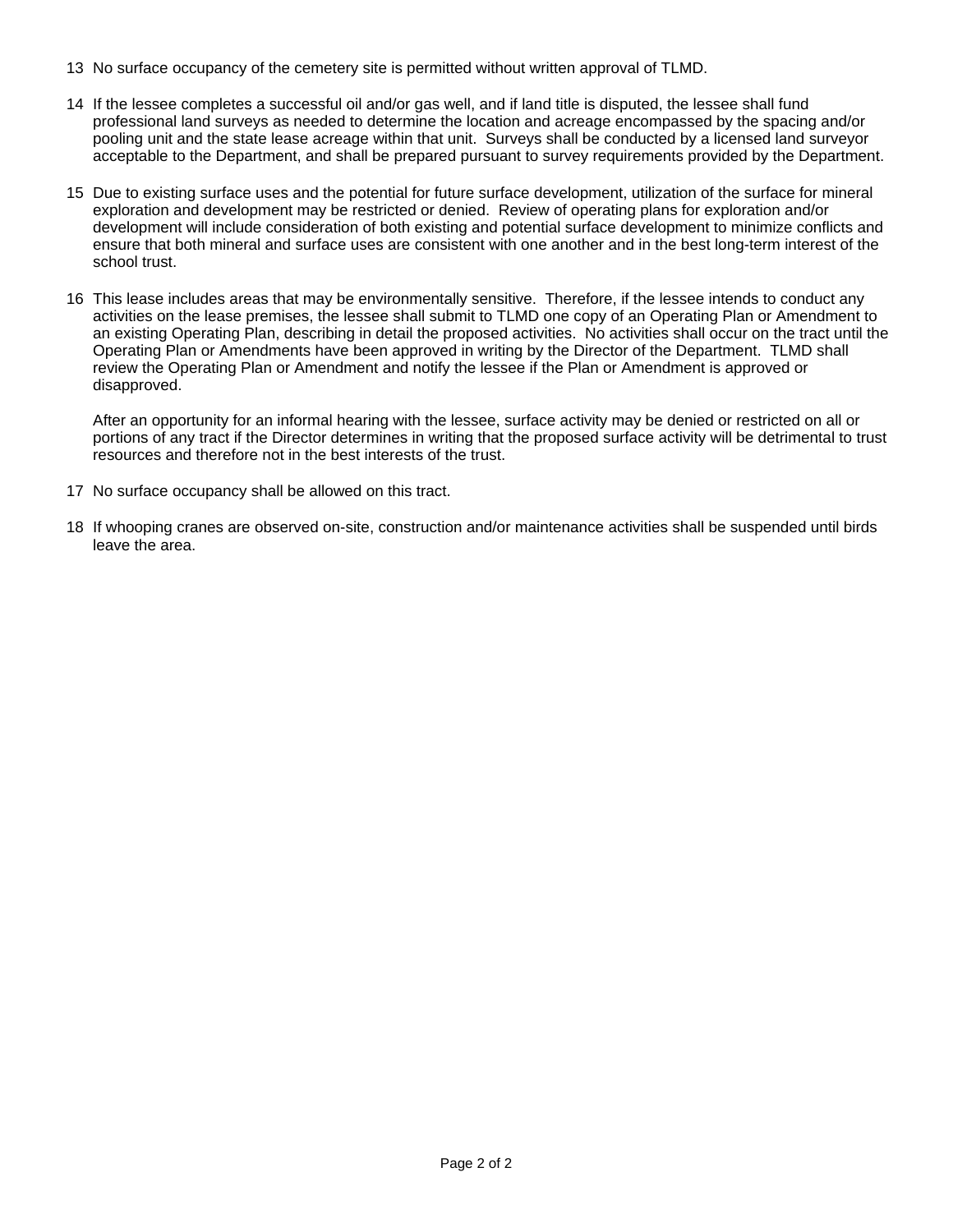#### **State of Montana Oil & Gas Lease Sale - September 6, 2017 Applicant List**

|                    |                              |                      |                   | <b>Tract Twp Rng Sec Description</b>                         | <b>Acres Applicant</b>                                                         |
|--------------------|------------------------------|----------------------|-------------------|--------------------------------------------------------------|--------------------------------------------------------------------------------|
| <b>Big Horn</b>    |                              |                      |                   |                                                              |                                                                                |
| $\mathbf{1}$       |                              | 7.S 40.E             | 36 All            |                                                              | 640.00 HOOVER & STACY, INC.                                                    |
| 2                  |                              | 8.S 39.E             | 36 All            |                                                              | 640.00 HOOVER & STACY, INC.                                                    |
| 3                  |                              | 8.S 42.E             |                   | 16 NE4NE4                                                    | 40.00 HOOVER & STACY, INC.                                                     |
| 4                  |                              | 9.S 39.E             |                   | 36 Lots 1, 2, 3, 4, 5, W2NE4, NW4, N2SW4                     | 495.90 HOOVER & STACY, INC.                                                    |
| 5                  |                              | 9.S 40.E             |                   | 11 S2SE4                                                     | 80.00 HOOVER & STACY, INC.                                                     |
| 6                  |                              | 9.S 40.E             |                   | 12 NE4, S2                                                   | 480.00 HOOVER & STACY, INC.                                                    |
| $\overline{7}$     |                              | 9.S 40.E             | 16 All            |                                                              | 640.00 HOOVER & STACY, INC.                                                    |
| <b>Glacier</b>     |                              |                      |                   |                                                              |                                                                                |
|                    | 8 36.N 5.W                   |                      |                   | 4 Lots 3, 4                                                  | 81.04 SANDS OIL COMPANY                                                        |
|                    | 9 36.N                       | 5.W                  |                   | 6 SE4                                                        | 160.00 SANDS OIL COMPANY                                                       |
|                    | 10 37.N                      | 5.W                  |                   | 9 N <sub>2</sub>                                             | 320.00 SANDS OIL COMPANY                                                       |
|                    | 11 37.N                      | 5.W                  |                   | 32 SE4                                                       | 160.00 SANDS OIL COMPANY                                                       |
|                    | 12 37.N                      | 5.W                  |                   | 33 S2SW4                                                     | 80.00 SANDS OIL COMPANY                                                        |
|                    | 13 37.N<br>14 37.N           | 6.W<br>6.W           |                   | 13 E2SE4, S2SW4<br>24 N2NW4, S2SE4                           | 160.00 SANDS OIL COMPANY                                                       |
|                    |                              |                      |                   |                                                              | 160.00 SANDS OIL COMPANY                                                       |
| <b>Roosevelt</b>   |                              |                      |                   |                                                              |                                                                                |
|                    | 15 27.N 57.E                 |                      |                   | 6 Lots 1, 2, E2NW4, NE4                                      | 310.34 JBLS MONTANA, INC.                                                      |
|                    | 16 27.N 57.E<br>17 27.N 57.E |                      | 16 All            | 15 E2E2                                                      | 160.00 JBLS MONTANA, INC.<br>640.00 JBLS MONTANA, INC.                         |
|                    |                              |                      |                   | 18 27.N 57.E 18 Missouri Riverbed and related acreage        | 5.00 JBLS MONTANA, INC.                                                        |
|                    |                              |                      |                   | 19 27.N 57.E 19 Missouri Riverbed and related acreage        | 154.00 JBLS MONTANA, INC.                                                      |
|                    |                              |                      |                   | 20 27.N 57.E 21 Lot 3, Missouri Riverbed and related acreage | 108.00 JBLS MONTANA, INC.                                                      |
|                    | 21 27.N 57.E                 |                      |                   | 22 E2NE4, N2S2, SE4SE4                                       | 280.00 JBLS MONTANA, INC.                                                      |
|                    | 22 29.N 58.E                 |                      |                   | 29 SW4                                                       | 160.00 FOSSIL HILL RESOURCES LLC                                               |
|                    | 23 29.N 58.E                 |                      |                   | 32 N2NW4                                                     | 80.00 FOSSIL HILL RESOURCES LLC                                                |
| <b>Rosebud</b>     |                              |                      |                   |                                                              |                                                                                |
|                    | 24 7.S 41.E                  |                      |                   | 36 Lots 1, 2, 3, 4, N2, N2S2                                 | 638.22 HOOVER & STACY, INC.                                                    |
| <b>Sweet Grass</b> |                              |                      |                   |                                                              |                                                                                |
| 25                 |                              | 1.N 13.E             | 16 All            |                                                              | 640.00 CRAZY MOUNTAIN OIL AND GAS LLC                                          |
| 26                 |                              | 1.N 16.E             | 16 E2             |                                                              | 320.00 CRAZY MOUNTAIN OIL AND GAS LLC                                          |
| 27                 |                              | 1.N 17.E             | 16 All            |                                                              | 640.00 CRAZY MOUNTAIN OIL AND GAS LLC                                          |
| 28                 |                              | 2.N 13.E             | 16 All            |                                                              | 640.00 CRAZY MOUNTAIN OIL AND GAS LLC                                          |
| 29                 |                              | 2.N 14.E             | 36 N <sub>2</sub> |                                                              | 320.00 CRAZY MOUNTAIN OIL AND GAS LLC                                          |
| 30                 |                              | 2.N 16.E             | 16 All            |                                                              | 640.00 CRAZY MOUNTAIN OIL AND GAS LLC                                          |
| 31                 |                              | 2.N 16.E             |                   | 36 Lots 1, 2, 3, 4, N2, N2S2                                 | 642.04 CRAZY MOUNTAIN OIL AND GAS LLC                                          |
| 32                 |                              | 2.N 17.E             |                   | 4 Lots 3, 4, S2NW4, SW4                                      | 351.73 CRAZY MOUNTAIN OIL AND GAS LLC                                          |
| 33                 |                              | 2.N 17.E             | 10 S <sub>2</sub> |                                                              | 320.00 CRAZY MOUNTAIN OIL AND GAS LLC                                          |
| 34                 |                              | 2.N 17.E 14 E2       |                   |                                                              | 320.00 CRAZY MOUNTAIN OIL AND GAS LLC                                          |
| 35                 |                              | 2.N 17.E             | 16 All            |                                                              | 640.00 CRAZY MOUNTAIN OIL AND GAS LLC                                          |
| 36                 |                              | 3.N 15.E             | 36 All            |                                                              | 640.00 CRAZY MOUNTAIN OIL AND GAS LLC                                          |
| 37                 |                              | 3.N 17.E             |                   | 10 E2NE4, NE4SE4                                             | 120.00 CRAZY MOUNTAIN OIL AND GAS LLC                                          |
| 38                 |                              | 4.N 16.E<br>4.N 16.E | 16 All            |                                                              | 640.00 CRAZY MOUNTAIN OIL AND GAS LLC<br>640.00 CRAZY MOUNTAIN OIL AND GAS LLC |
| 39<br>40           |                              | 4.N 17.E             | 36 All            | 8 All                                                        | 640.00 CRAZY MOUNTAIN OIL AND GAS LLC                                          |
| 41                 |                              | 4.N 17.E             | 16 All            |                                                              | 640.00 CRAZY MOUNTAIN OIL AND GAS LLC                                          |
| 42                 |                              | 4.N 17.E             |                   | 18 Lots 1, 2, 3, 4, E2W2, E2                                 | 616.62 CRAZY MOUNTAIN OIL AND GAS LLC                                          |
| 43                 |                              | 4.N 17.E             | 28 All            |                                                              | 640.00 CRAZY MOUNTAIN OIL AND GAS LLC                                          |
| 44                 |                              | 5.N 15.E             | 16 All            |                                                              | 640.00 CRAZY MOUNTAIN OIL AND GAS LLC                                          |
| 45                 |                              | 5.N 15.E             | 20 S <sub>2</sub> |                                                              | 320.00 CRAZY MOUNTAIN OIL AND GAS LLC                                          |
| 46                 |                              | 1.S 16.E             |                   | 36 W2NW4, NE4NE4, S2NE4, SE4, SE4SW4                         | 400.00 CRAZY MOUNTAIN OIL AND GAS LLC                                          |
| 47                 |                              | 1.S 17.E             |                   | 36 NW4NW4, S2NW4, NW4SE4, S2SE4, SW4                         | 400.00 CRAZY MOUNTAIN OIL AND GAS LLC                                          |
| 48                 |                              | 2.S 17.E             | 36 All            |                                                              | 640.00 CRAZY MOUNTAIN OIL AND GAS LLC                                          |
| 49                 |                              | 3.S 16.E             | 16 All            |                                                              | 640.00 CRAZY MOUNTAIN OIL AND GAS LLC                                          |
| <b>Toole</b>       |                              |                      |                   |                                                              |                                                                                |
|                    | 50 36.N                      | 2.W                  |                   | 12 SE4                                                       | 160.00 TETON RESOURCES USA, LLC                                                |
|                    | 51 36.N                      | 2.W                  |                   | 13 NE4                                                       | 160.00 TETON RESOURCES USA, LLC                                                |
|                    | 52 36.N                      | 2.W                  | 16 All            |                                                              | 640.00 TETON RESOURCES USA, LLC                                                |
|                    |                              |                      |                   |                                                              |                                                                                |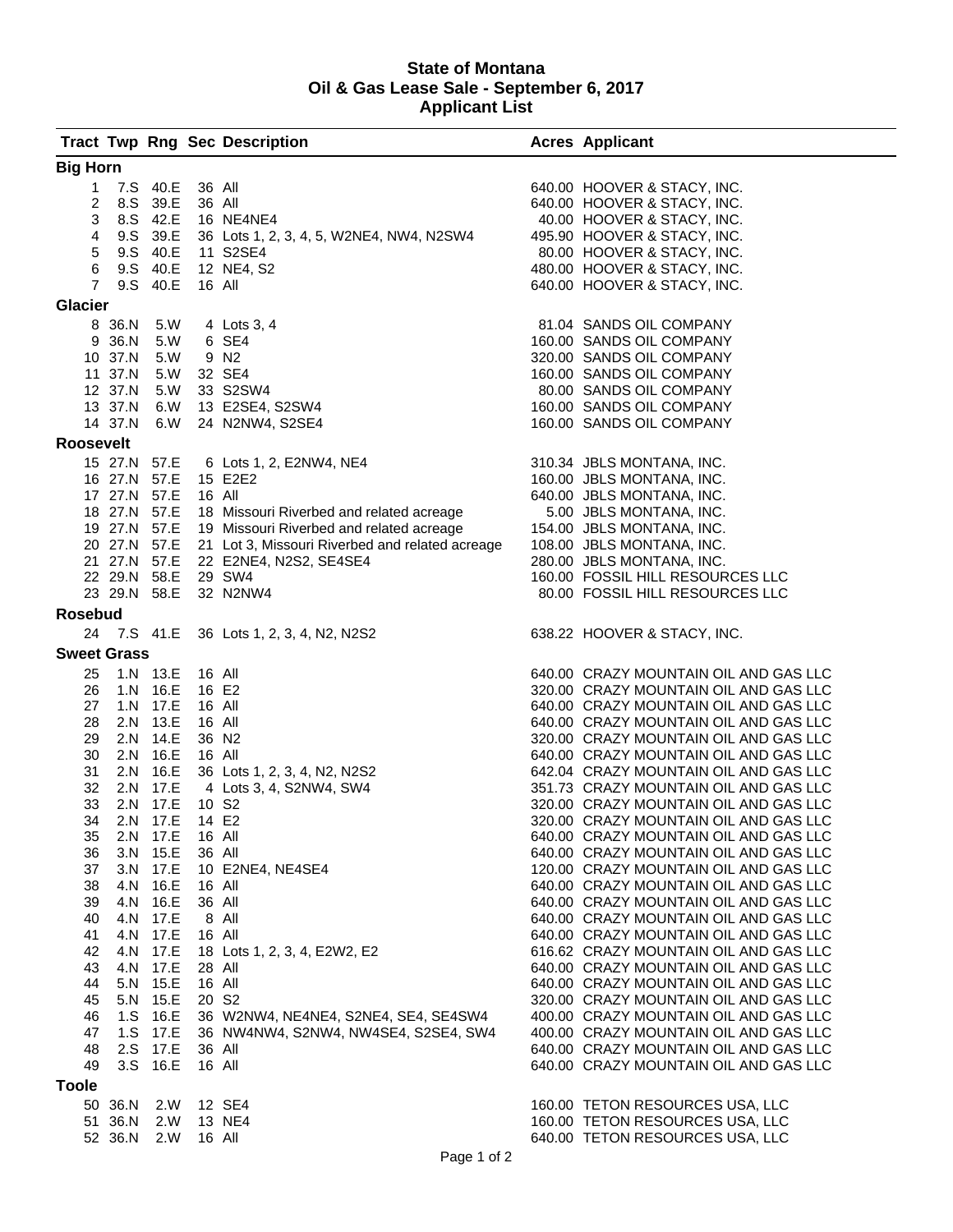|  |  | <b>Tract Twp Rng Sec Description</b> | <b>Acres Applicant</b>         |
|--|--|--------------------------------------|--------------------------------|
|  |  | 53 36.N 3.W 9 SW4SW4                 | 40.00 TETON RESOURCES USA, LLC |
|  |  | 54 36.N 3.W 32 W2SE4                 | 80.00 TETON RESOURCES USA, LLC |